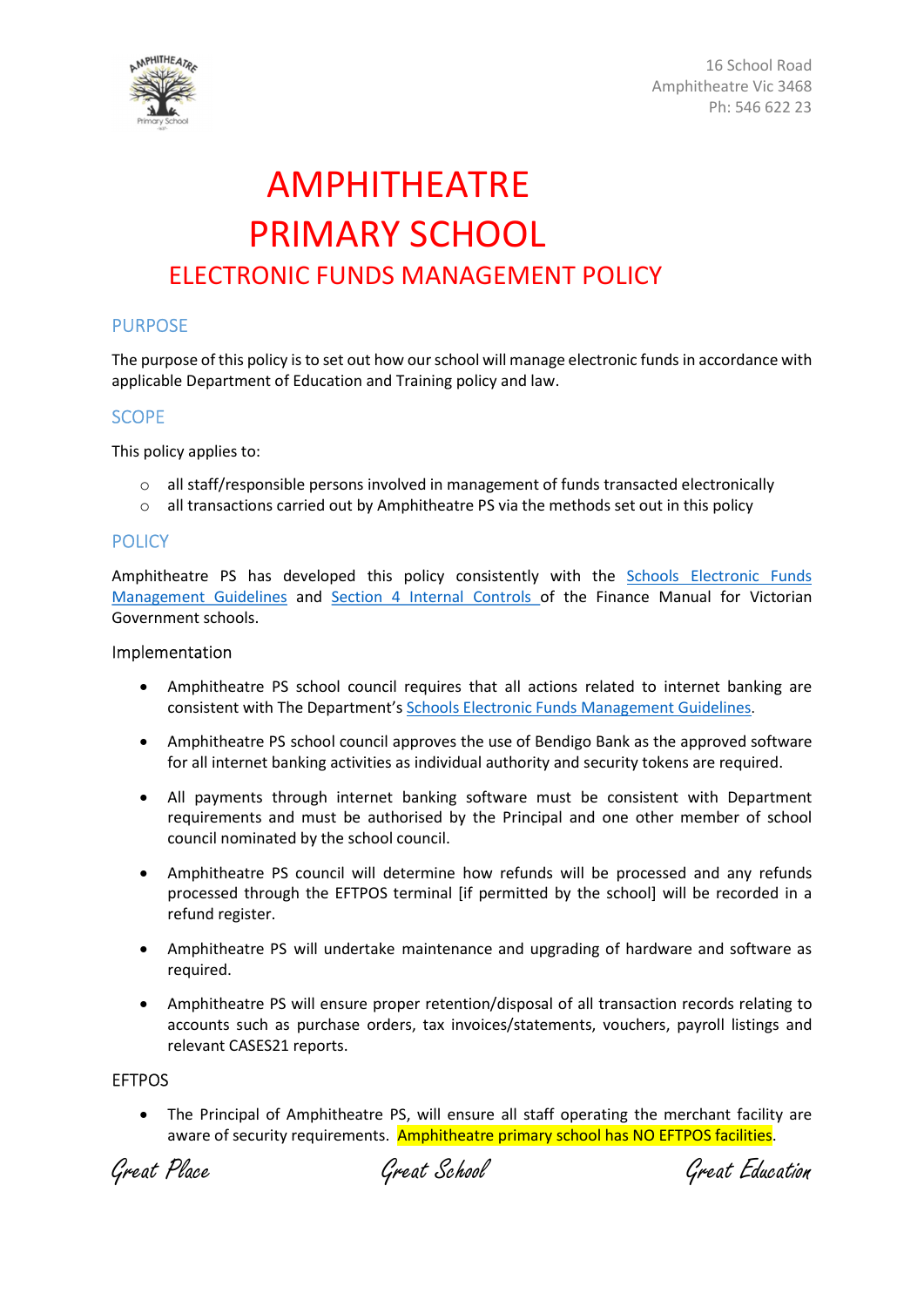



## AMPHITHEATRE PRIMARY SCHOOL ELECTRONIC FUNDS MANAGEMENT POLICY

- School council minutes must record which staff are authorised to process transactions.
- No "Cash Out" will be permitted on any school EFTPOS facility.
- Amphitheatre PS will/will not accept EFTPOS transactions via telephone or post.
- Amphitheatre PS to decide locally if refunds will be processed through EFTPOS school council has approved a minimum refund amount of \$10 and a maximum refund amount of \$200.

### Direct Debit

- All direct debit agreements must be approved and signed by school council prior to implementation.
- The school council requires all suppliers to provide tax invoices/statements to the school prior to direct debiting any funds from the school's account
- A direct debit facility allows an external source ie: edupay- a pre-arranged amount of funds from the school's official account on a pre-arranged date. Any such payments will be authorised as appropriate and required.
- Amphitheatre PS will ensure adequate funds are available in the Official Account for the "sweep" of funds to the supplier.

#### Direct Deposit

- Amphitheatre PS utilises a "two user authorisation of payments" banking package, as it contains a greater degree of security and access controls.
- Creditor details will be kept up to date and the treatment of GST for creditors will be monitored.
- Payment transactions will be uploaded as a batch through the CASES21 system.
- All payments made through the internet banking system must be authorised by two authorised officers.
- The various internal controls that need to be considered include:
	- $\circ$  the identification of staff with administrative/authorisation responsibilities [cannot] be the Business Manager]
	- $\circ$  the identification of payment authorisers [the Principal and other designated officer]
	- o the allocation and security of personal identification number (PIN) information or software authorisation tokens
	- o the setting up of payee details in CASES21
	- $\circ$  the authorisation of transfer of funds from the official account to payee accounts

Great Place Great School Great Education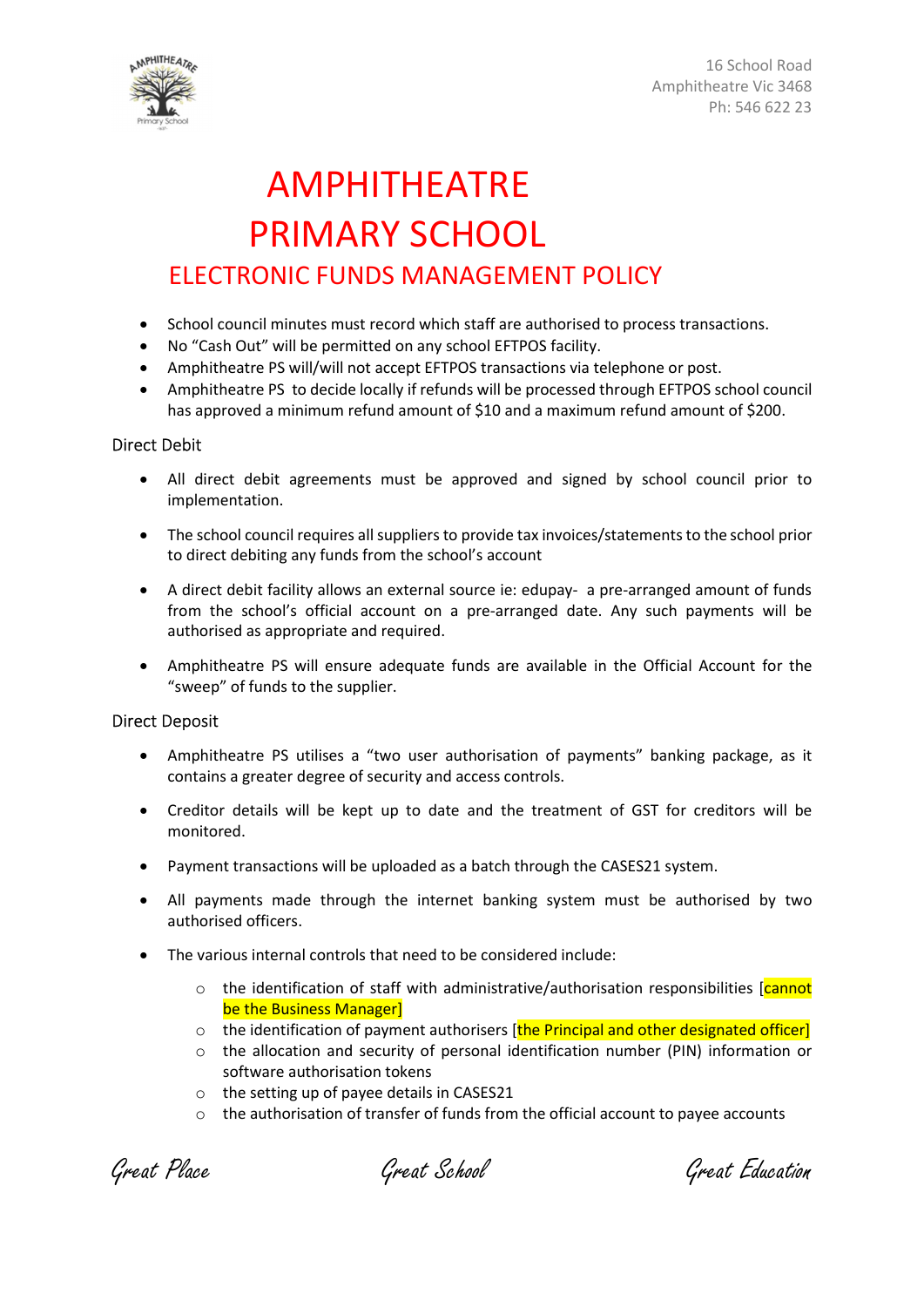

16 School Road Amphitheatre Vic 3468 Ph: 546 622 23

## AMPHITHEATRE PRIMARY SCHOOL ELECTRONIC FUNDS MANAGEMENT POLICY

o alternative procedures for processing, using the direct deposit facility, for periods of Business Manager's and Principal leave of absence.

#### BPay

Amphitheatre PS school council will approve in writing the school council's decision for the utilisation of BPAY.

Payments made by BPay are subject to the same requirements as for all transactions relating to accounts such as:

- o purchase orders
- o tax invoices/statements
- o payment vouchers
- o signed screen prints and payee details
- o relevant CASES21 reports etc.

This includes a requirement for the principal to sign and date BPay transaction receipts attached to authorised payment vouchers.

#### FURTHER INFORMATION AND RESOURCES

- Finance Manual for Victorian Government Schools
	- o Section 3 Risk Management
	- o Section 4 Internal Controls
	- o Section 10 Receivables Management and Cash Handling

Available from: School Financial Guidelines

- **Schools Electronic Funds Management Guidelines**
- CASES21 Finance Business Process Guide
	- o Section 1: Families
- **•** Internal Controls for Victorian Government Schools
- **ICT Security Policy**
- Public Records Office Victoria
- **Archives and Records Management Advice for Schools.**

### REVIEW CYCLE

This policy was last approved by school council on May 2021 and is scheduled for review in

May 2022.

Great Place Great School Great Education